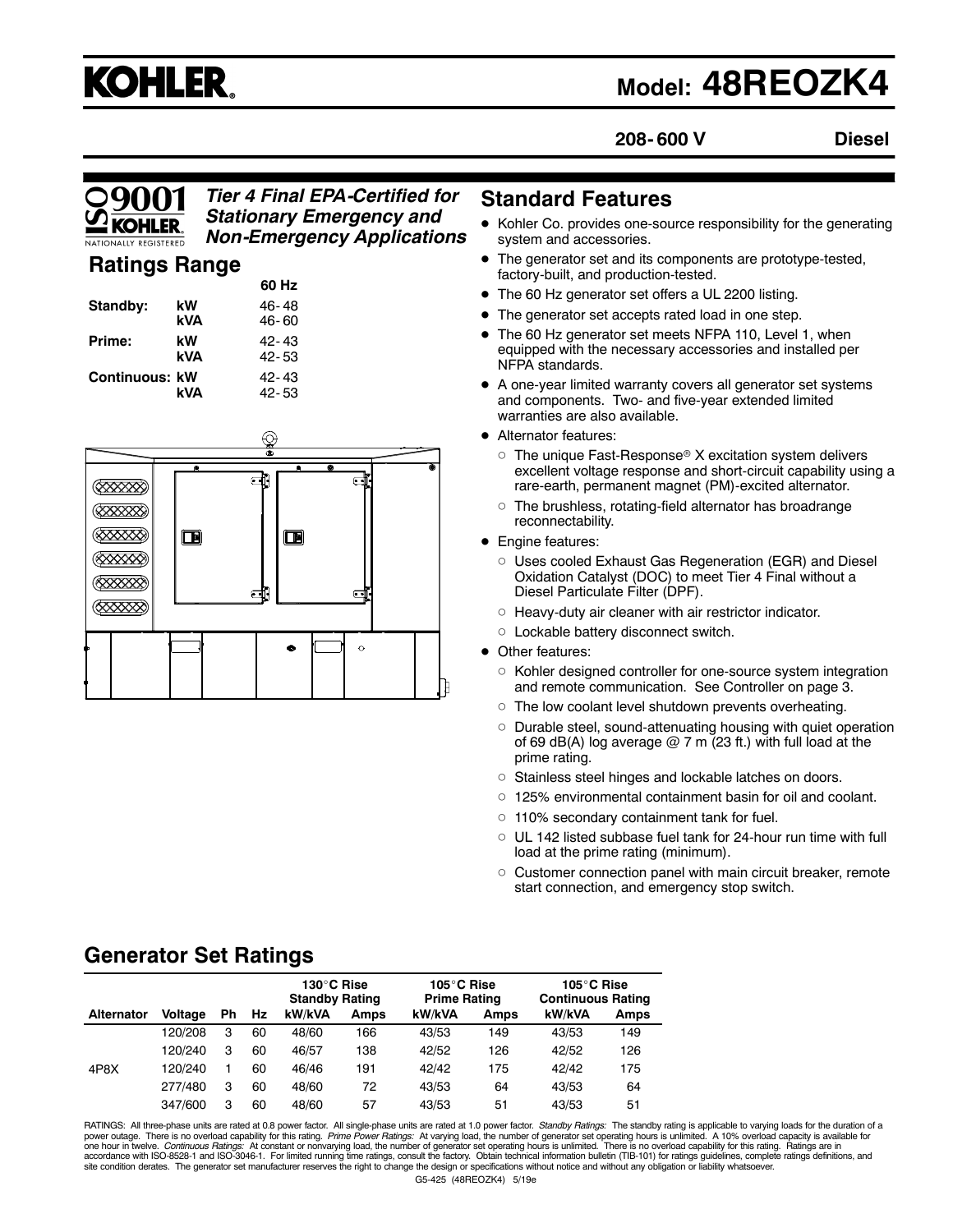## **Alternator Specifications**

|                                          | <b>Specifications</b>             |                | <b>Alternator</b>                         |  |  |
|------------------------------------------|-----------------------------------|----------------|-------------------------------------------|--|--|
|                                          | Manufacturer                      |                | Kohler                                    |  |  |
|                                          | Type                              |                | 4-Pole, Rotating-Field                    |  |  |
|                                          | Exciter type                      |                | Brushless, Rare-Earth<br>Permanent-Magnet |  |  |
|                                          | Leads: quantity, type             |                | 12, Reconnectable                         |  |  |
|                                          |                                   |                | 6, 600 Volt                               |  |  |
|                                          | Voltage regulator                 |                | Solid State, Volts/Hz                     |  |  |
|                                          | Insulation:                       |                | NFMA MG1                                  |  |  |
|                                          | Material                          |                | Class H                                   |  |  |
| Temperature rise                         |                                   |                | 150°C, Standby                            |  |  |
| Bearing: quantity, type                  |                                   |                | 1, Sealed                                 |  |  |
| Coupling                                 |                                   |                | <b>Flexible Disc</b>                      |  |  |
| Amortisseur windings                     |                                   |                | Full                                      |  |  |
| Voltage regulation, no-load to full-load |                                   |                | ±0.5%                                     |  |  |
|                                          | One-step load acceptance          |                | 100% of Rating                            |  |  |
|                                          | Unbalanced load capability        |                | 100% of Rated<br><b>Standby Current</b>   |  |  |
|                                          | Peak motor starting kVA:<br>480 V | 4P8X (12 lead) | (35% dip for voltages below)<br>261       |  |  |
|                                          |                                   |                |                                           |  |  |

- NEMA MG1, IEEE, and ANSI standards compliance for temperature rise and motor starting.
- Sustained short-circuit current of up to 300% of the rated current for up to 10 seconds.
- Sustained short-circuit current enabling downstream circuit breakers to trip without collapsing the alternator field.
- Self-ventilated and dripproof construction.
- Windings are vacuum-impregnated with epoxy varnish for dependability and long life.
- Superior voltage waveform from a two-thirds pitch stator and skewed rotor.

#### **Engine**

#### **Engine Specifications** Manufacturer Kohler Diesel Engine model, type KDI 3404 TCR 4-Cycle, Turbocharged, Charge Air Cooled Cylinder arrangement 4 Inline Displacement, L (cu. in.) 3.4 (207) Bore and stroke, mm (in.) 96 x 116 (3.8 x 4.6) Compression ratio 17.0:1 Piston speed, m/min. (ft./min.) 510 (1673) Main bearings: quantity, type 5, Replaceable Insert Rated rpm 1800 Max. power at rated rpm, kWm (BHP) 55.4 (74.3) Cylinder head material Cylinder head material cast Iron Crankshaft material Crankshaft material Cast Iron Valve material: Intake Steel Exhaust **Steel** Governor: type, make/model Electronic Frequency regulation, no-load to full-load Isochronous Frequency regulation, steady state  $\pm 0.28\%$ Frequency **Fixed** Air cleaner type, all models Dry

#### **Exhaust**

| <b>Exhaust System</b>                                                             |                     |
|-----------------------------------------------------------------------------------|---------------------|
| Exhaust manifold type                                                             | Dry                 |
| Exhaust flow at rated kW, m <sup>3</sup> /min. (cfm)                              | 9.5(335)            |
| Exhaust temperature at rated kW, dry<br>exhaust, $^{\circ}$ C ( $^{\circ}$ F)     | 440 (824)           |
| Allowable back pressure, kPa (in. Hq)                                             | $8 - 14(2.4 - 4.1)$ |
| Back pressure available after losses due<br>to exhaust aftertreatment system, kPa |                     |
| (in.Hq)                                                                           | 4.7(1.4)            |
| Exhaust outlet size at engine hookup,<br>$mm$ (in.)                               | 63.5(2.5)           |

## **Application Data**

#### **Engine Electrical**

| <b>Engine Electrical System</b>                   |                                                                                                                  |
|---------------------------------------------------|------------------------------------------------------------------------------------------------------------------|
| Battery charging alternator:                      |                                                                                                                  |
| Ground (negative/positive)                        | Negative                                                                                                         |
| Volts (DC)                                        | 14                                                                                                               |
| Ampere rating                                     | 90                                                                                                               |
| Starter motor rated voltage (DC)                  | 12                                                                                                               |
| Battery, recommended cold cranking<br>amps (CCA): |                                                                                                                  |
| Quantity, CCA rating                              | One, 950                                                                                                         |
| Battery voltage (DC)                              | 12                                                                                                               |
| <b>Fuel</b>                                       |                                                                                                                  |
| <b>Fuel System</b>                                |                                                                                                                  |
| Fuel supply line, min. ID, mm (in.)               | 8(0.31)                                                                                                          |
| Fuel return line, min. ID, mm (in.)               | 8(0.31)                                                                                                          |
| Max. lift, fuel pump: type, m (ft.)               | Mechanical, 3.0 (10)                                                                                             |
| Max. fuel flow, Lph (gph)                         | 87.4 (23.1)                                                                                                      |
| Max. return line restriction, kPa (in. Hg)        | 20 (5.9)                                                                                                         |
| Fuel prime pump                                   | Manual                                                                                                           |
| Fuel filter                                       |                                                                                                                  |
| Primary                                           | 5 Microns @ 95%<br>Efficiency                                                                                    |
| <b>Water Separator</b>                            | Yes                                                                                                              |
| Recommended fuel                                  | <b>ASTM D975 or EN 590</b><br><b>Ultra Low Sulfur Diesel</b><br>(ULSD) with sulfur content<br><15 mg/kg (15 ppm) |
| <b>Lubrication</b>                                |                                                                                                                  |
| <b>Lubricating System</b>                         |                                                                                                                  |
| Type                                              | <b>Full Pressure</b>                                                                                             |
| Oil pan capacity, L (qt.) $\S$                    | 15.1 (16.0)                                                                                                      |
| Oil pan capacity with filter, L (qt.) $\S$        | 15.6 (16.5)                                                                                                      |
| Oil filter: quantity, type §                      | One, Cartridge                                                                                                   |
| Oil cooler                                        | Water-Cooled                                                                                                     |
| Oil type $\S$                                     | API CJ-4 or ACEA E6-E9                                                                                           |

§ Kohler recommends the use of Kohler Genuine oil and filters.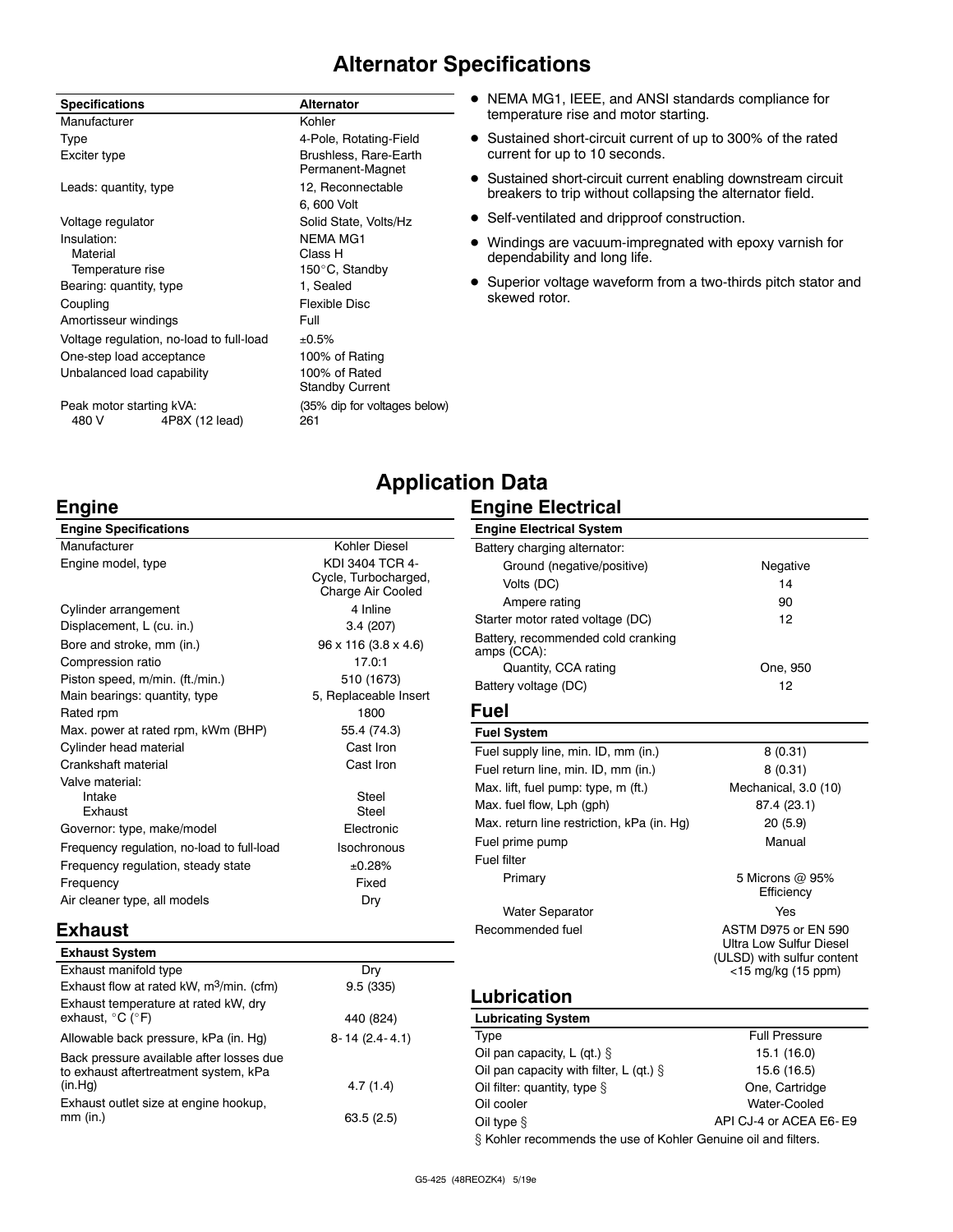## **Application Data**

#### **Cooling**

| <b>Radiator System</b>                                                                       |             |
|----------------------------------------------------------------------------------------------|-------------|
| Ambient temperature at standby rating,<br>$^{\circ}$ C ( $^{\circ}$ F)                       | 40 (104)    |
| Ambient temperature at prime power<br>and continuous ratings, $^{\circ}$ C ( $^{\circ}$ F)   | 45 (113)    |
| Engine jacket water capacity, L (gal.)                                                       | 4.6(1.2)    |
| Radiator system capacity, including<br>engine, L (gal.)                                      | 12(3.2)     |
| Engine jacket water flow, Lpm (gpm)                                                          | 120 (31.7)  |
| Heat rejected to cooling water at rated                                                      |             |
| kW, dry exhaust, kW (Btu/min.)                                                               | 37 (2104)   |
| Water pump type                                                                              | Centrifugal |
| Fan diameter, including blades, mm (in.)                                                     | 597 (23.5)  |
| Fan, kWm (HP)                                                                                | 1.6(2.1)    |
| Max. restriction of cooling air, intake and<br>discharge side of radiator, kPa (in. $H_2O$ ) | 0.125(0.5)  |

#### **Operation Requirements**

| <b>Air Requirements</b>                                             |            |
|---------------------------------------------------------------------|------------|
| Radiator-cooled cooling air,                                        |            |
| $m^3$ /min. (scfm) *                                                | 130 (4600) |
| Combustion air, m <sup>3</sup> /min. (cfm)                          | 4.1(145)   |
| Heat rejected to ambient air:                                       |            |
| Engine, kW (Btu/min.)                                               | 13 (740)   |
| Alternator, kW (Btu/min.)                                           | 8.9 (505)  |
| * Air density = 1.20 kg/m <sup>3</sup> (0.075 lbm/ft <sup>3</sup> ) |            |

| <b>Fuel Consumption</b>     |                          |
|-----------------------------|--------------------------|
| Diesel, Lph (gph) at % load | <b>Standby Rating</b>    |
| 100%                        | 14.2 (3.8)               |
| 75%                         | 10.9(2.9)                |
| 50%                         | $7.7$ $(2.0)$            |
| 25%                         | 4.6(1.2)                 |
| Diesel, Lph (gph) at % load | Prime Rating             |
| 100%                        | 12.9(3.4)                |
| 75%                         | 9.6(2.5)                 |
| 50%                         | 6.4(1.7)                 |
| 25%                         | 3.2(0.8)                 |
| Diesel, Lph (gph) at % load | <b>Continuous Rating</b> |
| 100%                        | 12.9(3.4)                |
| 75%                         | $9.6$ $(2.5)$            |
| 50%                         | 6.4(1.7)                 |
| 25%                         | 3.2(0.8)                 |

#### **Sound Enclosure**

- $\bullet$  Durable steel, sound-attenuating housing with quiet operation of 69 dB(A) log average  $@ 7 m$  (23 ft.) with full load at the prime rating.
- Internal-mounted silencer and flexible exhaust connector.
- Fade-, scratch, and corrosion-resistant Kohler<sup>®</sup> Power Armor<sup>™</sup> automotive-grade textured finish.
- Stainless steel hinges and lockable latches on doors.
- Acoustic insulation that meets UL 94 HF1 flammability classification and repels moisture absorption.

#### **Controller**



#### **Decision-Maker<sup>®</sup> 3500 Controller**

Provides advanced control, system monitoring, and system diagnostics for optimum performance and compatibility.

- $\bullet$  Digital display with adjustable contrast and menu control provide easy local data access
- $\bullet$  Measurements are selectable in metric or English units
- Remote communication thru a PC via network or serial configuration
- Controller supports Modbus<sup>®</sup> protocol
- $\bullet$  Integrated hybrid voltage regulator with  $\pm 0.5\%$  regulation
- $\bullet$  Potted circuitry for protection from vibration and debris
- $\bullet$  Built-in alternator thermal overload protection
- NFPA 110 Level 1 capability

#### Modbus<sup>®</sup> is a registered trademark of Schneider Electric. **Customer Connection Panel**



- Viewable generator set controller with security cover
- Emergency stop switch
- Main line circuit breaker
	- o Reconnectable models: Rating 250 amps, field adjustable based on voltage selected
	- o 600 Volt models: Rating 60 amps, field adjustable
- Power connections for Available Options (battery charger and battery heater)
- Remote start connection

#### **Fuel Tank**

- Subbase fuel tank for 24-hour run time with full load at prime rating (minimum).
- Fuel tank includes the fuel level gauge, fuel fill with lockable cap, and normal/emergency vents.
- Both the inner and outer tanks have emergency relief vents.
- The secondary containment tank's construction protects against fuel leaks or ruptures. The inner (primary) tank is sealed inside the outer (secondary) tank. The outer tank contains the fuel if the inner tank leaks or ruptures.

#### **Fuel Tank Specifications**

Fuel tank capacity 386 L (102 gal.)